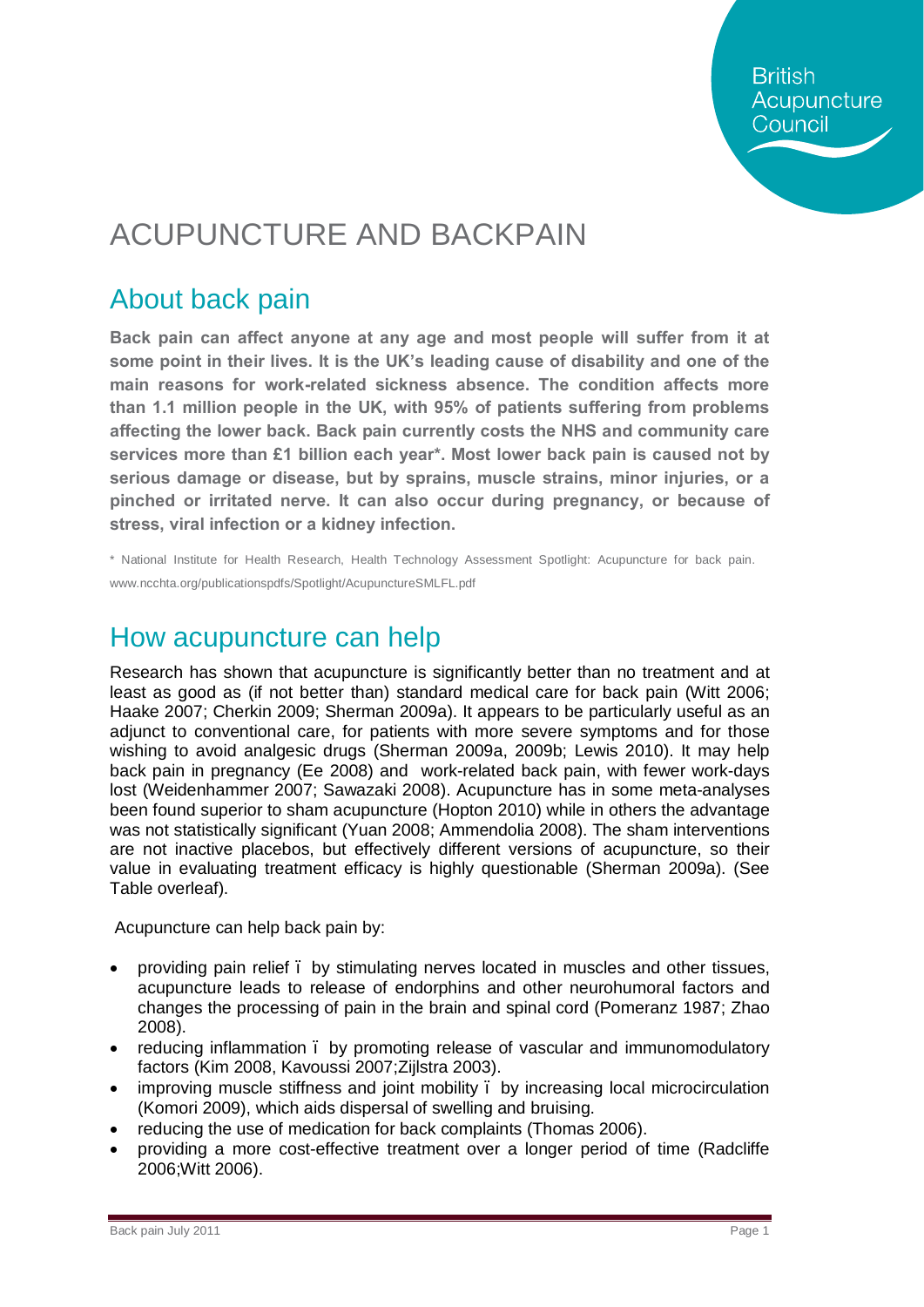· improving the outcome when added to conventional treatments such as rehabilitation exercises (Ammendolia 2008; Yuan 2008).

The National Institute for Health and Clinical Excellence guidelines on best practice now recommend that GPs offer a course of 10 sessions of acupuncture as a first line treatment for persistent, non-specific low back pain\*.

\* National Institute for Health and Clinical Excellence clinical guideline 88 – Low back pain. ww[w.nice.org.uk/CG88](http://www.nice.org.uk/CG88)

#### About traditional acupuncture

Acupuncture is a tried and tested system of traditional medicine, which has been used in China and other eastern cultures for thousands of years to restore, promote and maintain good health. Its benefits are now widely acknowledged all over the world and in the past decade traditional acupuncture has begun to feature more prominently in mainstream healthcare in the UK. In conjunction with needling, the practitioner may use techniques such as moxibustion, cupping, massage or electro-acupuncture. They may also suggest dietary or lifestyle changes.

Traditional acupuncture takes a holistic approach to health and regards illness as a sign that the body is out of balance. The exact pattern and degree of imbalance is unique to each individual. The traditional acupuncturisto skill lies in identifying the precise nature of the underlying disharmony and selecting the most effective treatment. The choice of acupuncture points will be specific to each patiento needs. Traditional acupuncture can also be used as a preventive measure to strengthen the constitution and promote general well-being.

An increasing weight of evidence from Western scientific research (see overleaf) is demonstrating the effectiveness of acupuncture for treating a wide variety of conditions. From a biomedical viewpoint, acupuncture is believed to stimulate the nervous system, influencing the production of the body's communication substances - hormones and neurotransmitters. The resulting biochemical changes activate the body's selfregulating homeostatic systems, stimulating its natural healing abilities and promoting physical and emotional well-being.

#### About the British Acupuncture Council

With over 3000 members, the British Acupuncture Council (BAcC) is the UK<sup>®</sup> largest professional body for traditional acupuncturists. Membership of the BAcC guarantees excellence in training, safe practice and professional conduct. To find a qualified traditional acupuncturist, contact the BAcC on 020 8735 0400 or visit [www.acupuncture.org.uk](http://www.acupuncture.org.uk/)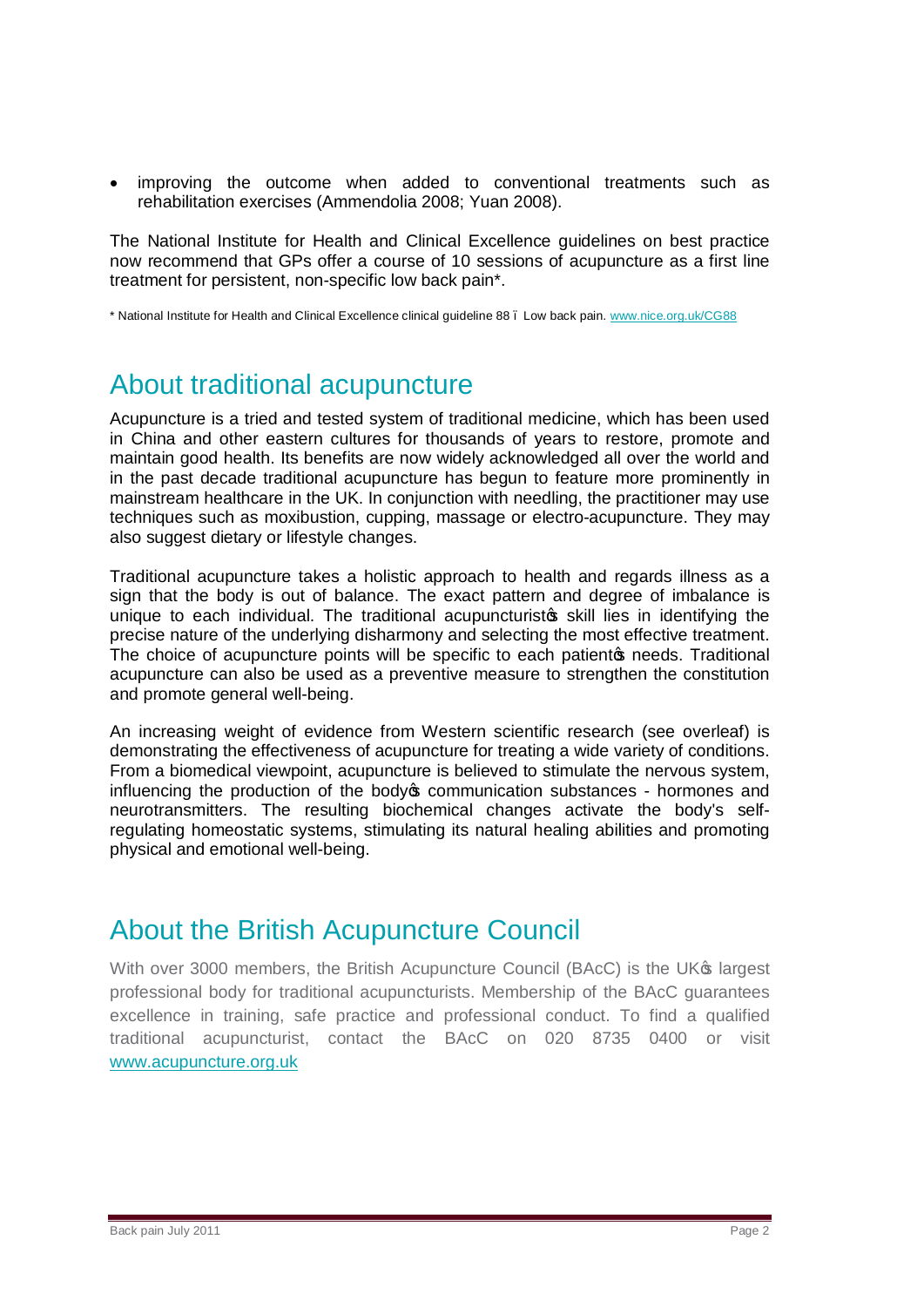# ACUPUNCTURE AND BACK PAIN

### The evidence

| <b>Research</b>                                                                                                                                                                                                                 | <b>Conclusion</b>                                                                                                                                                                                                                                                                                                                                                                                                                                                                                                                                                                                                                                                                                                                                                                                                                                                                                    |
|---------------------------------------------------------------------------------------------------------------------------------------------------------------------------------------------------------------------------------|------------------------------------------------------------------------------------------------------------------------------------------------------------------------------------------------------------------------------------------------------------------------------------------------------------------------------------------------------------------------------------------------------------------------------------------------------------------------------------------------------------------------------------------------------------------------------------------------------------------------------------------------------------------------------------------------------------------------------------------------------------------------------------------------------------------------------------------------------------------------------------------------------|
| <b>Reviews</b>                                                                                                                                                                                                                  |                                                                                                                                                                                                                                                                                                                                                                                                                                                                                                                                                                                                                                                                                                                                                                                                                                                                                                      |
| Hopton A, MacPherson H.<br>Acupuncture for chronic pain: is<br>acupuncture more than an effective<br>placebo? A systematic review of<br>pooled data from meta-analyses. Pain<br>Pract 2010; 10: 94-102.                         | A synthesis of evidence from systematic reviews on the<br>pooled data of high-quality randomized controlled trials<br>comparing acupuncture to sham acupuncture for chronic<br>pain. For short-term outcomes, acupuncture showed<br>significant superiority over sham for back pain, knee pain,<br>and headache. For longer-term outcomes (6 to12 months),<br>acupuncture was significantly more effective for knee pain<br>and tension-type headache but inconsistent for back pain<br>(one positive and one inconclusive). The reviewers<br>concluded that the accumulating evidence from recent<br>reviews suggests acupuncture is more than a placebo for<br>commonly occurring chronic pain conditions.                                                                                                                                                                                         |
| Lewis K, Abdi S. Acupuncture for<br>lower back pain: A review. Clinical<br>Journal of Pain. 2010; 26(1)(pp 60-69)                                                                                                               | A systematic review based on an online search of all<br>articles and other literature in the past 50 years related to<br>acupuncture efficacy in low back pain, including case<br>reports, randomized controlled trials and meta-analyses.<br>They found multiple, generally poor quality studies. Newer<br>studies show promise but effectiveness has not been<br>clearly demonstrated. They conclude that more, high-<br>quality research is needed but that acupuncture can<br>continue to play a significant role as an adjunct to a<br>multidisciplinary approach for managing low back pain.                                                                                                                                                                                                                                                                                                   |
| Sherman KJ, Coeytaux RR.<br>Acupuncture for the treatment of<br>common pain conditions: Chronic back<br>pain, osteoarthritis, and headache.<br>Journal of Clinical Outcomes<br>Management. 2009a; 16(5)(pp 224-<br>230), 2009a. | A review of meta-analyses, systematic reviews and recent<br>well-conducted studies of acupuncture for chronic back<br>pain, osteoarthritis (OA), and headache. Overall,<br>acupuncture appears superior to no treatment or usual<br>care for persons with chronic back pain, OA, or headache.<br>The size of the effect varies but is small to moderate in<br>most cases. Acupuncture is not clearly superior to sham<br>acupuncture, although the latter is a controversial control<br>therapy. Acupuncture has a favorable safety profile, and<br>the limited evidence suggests it is cost-effective.<br>Concludes that acupuncture is a reasonable therapeutic<br>option for chronic back pain, OA, and headache but is not<br>the clear therapy of choice. It may be especially valuable<br>for patients who prefer it to other options or those<br>concerned about using analgesic medications. |
| Yuan J, Purepong N, Kerr DP, Park J<br>et al. Effectiveness of acupuncture<br>for low back pain: a systematic<br>review. Spine. 2008 Nov<br>1;33(23):E887-900.                                                                  | Systematic review and meta-analysis looking at the most<br>recent clinical studies of acupuncture in the treatment of<br>LBP. Analysed pooled results of 23 trials involving 6359<br>patients. Found moderate evidence that acupuncture is<br>more effective than no treatment and strong evidence<br>that acupuncture is a useful supplement to other forms<br>of conventional therapy. Concludes that acupuncture<br>should be advocated for the treatment of chronic LBP.                                                                                                                                                                                                                                                                                                                                                                                                                         |
| Ammendolia C, Furlan AD, Imamura<br>M, Irvin E, van Tulder M. Evidence-<br>informed management of chronic<br>low back pain with needle<br>acupuncture. Spine J. 2008 Jan-                                                       | Review article on management of chronic LBP with<br>acupuncture. Explains theories of acupunctureq<br>mechanisms of action on pain and reviews evidence of<br>its efficacy. Cites evidence that, compared with no<br>treatment, acupuncture is effective in pain relief and                                                                                                                                                                                                                                                                                                                                                                                                                                                                                                                                                                                                                          |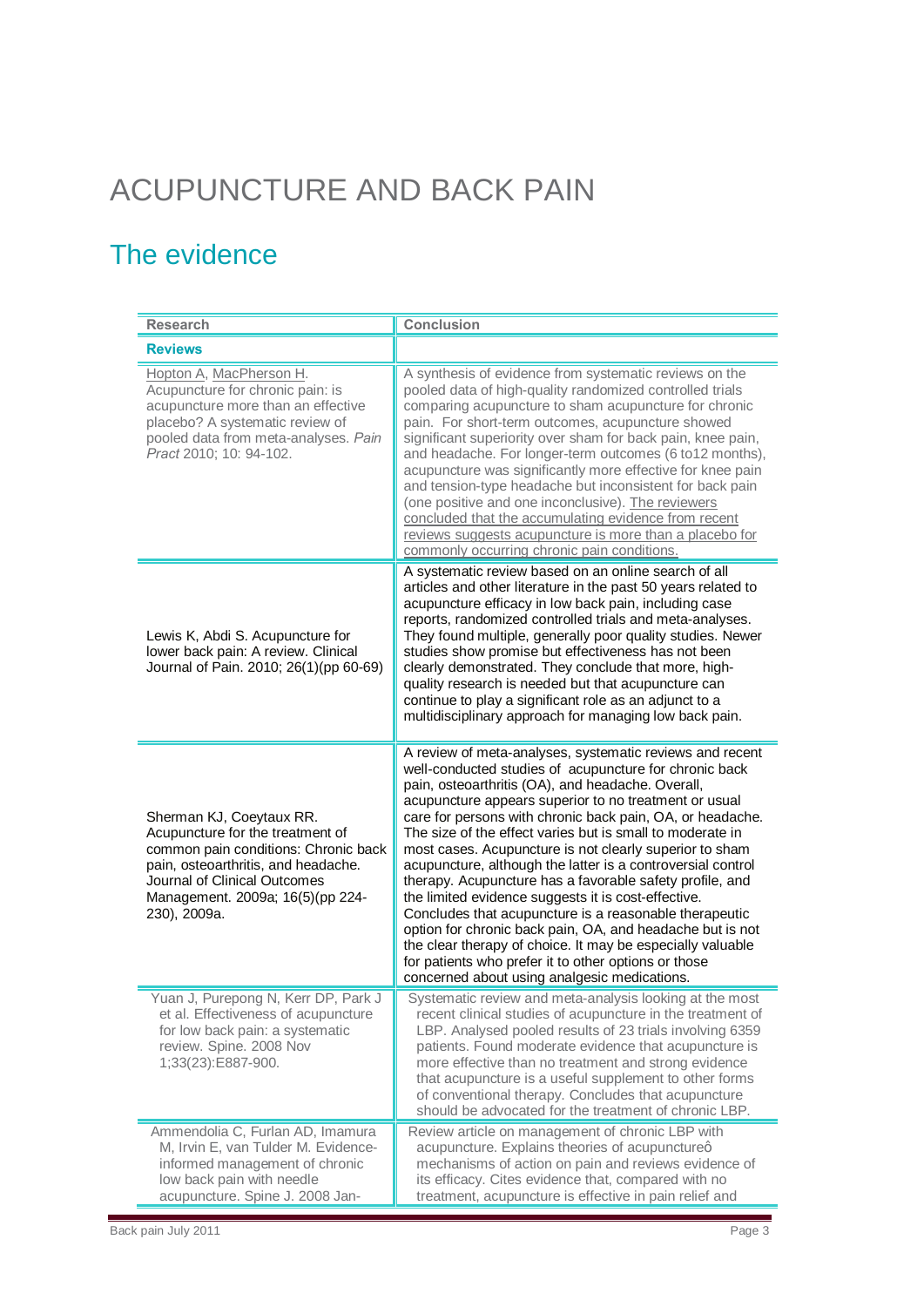| Feb;8(1):160-72.<br>Ee CC, Manheimer E, Pirotta MV,<br>White AR. Acupuncture for pelvic<br>and back pain in pregnancy: a<br>systematic review. Am J Obstet<br>Gynecol. 2008; 198(3):254-9.                                                 | functional improvement immediately after treatment and<br>in short-term follow-up. Also that acupuncture is as<br>effective for pain relief and functional improvement as<br>conventional treatments. Concludes that the most<br>consistent evidence is for the addition of acupuncture to<br>other therapies, which demonstrated more effect in pain<br>relief and functional improvement than the same<br>therapies without acupuncture.<br>Systematic review of trials of acupuncture as a treatment<br>for pelvic and back pain in pregnancy. Analysed pooled<br>results of 3 trials. Found that acupuncture, as an adjunct<br>to standard treatment, was superior to standard<br>treatment alone and physiotherapy in relieving mixed<br>pelvic/back pain in pregnancy. |
|--------------------------------------------------------------------------------------------------------------------------------------------------------------------------------------------------------------------------------------------|------------------------------------------------------------------------------------------------------------------------------------------------------------------------------------------------------------------------------------------------------------------------------------------------------------------------------------------------------------------------------------------------------------------------------------------------------------------------------------------------------------------------------------------------------------------------------------------------------------------------------------------------------------------------------------------------------------------------------------------------------------------------------|
| <b>Clinical studies</b>                                                                                                                                                                                                                    |                                                                                                                                                                                                                                                                                                                                                                                                                                                                                                                                                                                                                                                                                                                                                                              |
| Cherkin DC, Sherman KJ, Avins AL,<br>Erro JH, et al. A randomized trial<br>comparing acupuncture, simulated<br>acupuncture, and usual care for<br>chronic low back pain. Arch Intern<br>Med. 2009; 169(9):858-66.                          | Randomized controlled trial of acupuncture for chronic<br>lower back pain (LBP). Compared individualized<br>acupuncture with standardized acupuncture, simulated<br>acupuncture and usual care. 638 adults received 10<br>treatments over 7 weeks. After 8 weeks, 60% of patients<br>receiving any type of acupuncture showed improvement<br>in their level of pain and function, compared with 39%<br>for those receiving normal care. This superiority<br>persisted at one year though to a lesser degree.                                                                                                                                                                                                                                                                 |
| Sherman KJ., Cherkin DC, Ichikawa<br>L. Avins AL et al. Characteristics of<br>patients with chronic back pain who<br>benefit from acupuncture. BMC<br>Musculoskeletal Disorders. 2009b;<br>10(1): article 114                              | Concludes that, compared with usual care, acupuncture<br>(of whichever type, including simulated) has beneficial<br>and persistent effects on chronic LBP, which resulted in<br>clinically meaningful improvements in function.<br>They performed a secondary analysis to try to identify<br>subgroups of participants particularly responsive to<br>acupuncture. The strongest predictors of improvement<br>in back function and symptoms were higher baseline<br>levels of these measures, receipt of an acupuncture<br>treatment, and non-use of narcotic analgesics. Benefit<br>from acupuncture compared to usual care was greater<br>with worse pre-treatment levels of back dysfunction. No<br>other factors were important in this respect.                          |
| Sawazaki K, Mukaino Y, Kinoshita F,<br>Honda T et al. Acupuncture can<br>reduce perceived pain, mood<br>disturbances and medical expenses<br>related to low back pain among<br>factory employees. Ind Health.<br>2008 Aug; 46(4): 336-40.  | Clinical intervention study investigating the effects of<br>acupuncture on LBP in employees of a Japanese steel<br>company. 72 employees received acupuncture<br>treatment once a week for 8 weeks. After 8 weeks of<br>treatment, patients with LBP reported diminished pain<br>and improved mood. The number of hospital visits and<br>medical expenses for LBP after acupuncture were<br>significantly decreased, compared with those before<br>intervention and at a control factory.                                                                                                                                                                                                                                                                                    |
| Weidenhammer W, Linde K, Streng<br>A, Hoppe A, Melchart D.<br>Acupuncture for chronic low back<br>pain in routine care: a multicenter<br>observational study. Clin J Pain.<br>2007 Feb; 23(2): 128-35.                                     | Observational study of acupuncture for chronic LBP.<br>2564 patients received routine acupuncture care for 8<br>weeks. 6 months later 45.5% of patients demonstrated<br>clinically significant improvements in functional ability.<br>Mean number of days with pain was reduced by half<br>and there was a 30% decrease in work days lost.<br>Concluded that acupuncture is associated with clinically<br>relevant improvements in patients suffering from chronic<br>LBP.                                                                                                                                                                                                                                                                                                   |
| Haake M, Müller HH, Schade-<br>Brittinger C, Basler HD, et al.<br>German Acupuncture Trials<br>(GERAC) for chronic low back pain:<br>randomized, multicenter, blinded,<br>parallel-group trial with 3 groups.<br>Arch Intern Med. 2007 Sep | Randomized controlled trial of acupuncture for chronic<br>LBP. 1162 patients underwent ten sessions, twice per<br>week, of traditional acupuncture, sham acupuncture or<br>conventional therapy (a combination of drugs, physical<br>therapy and exercise). Found that LBP improved after<br>acupuncture and improvement lasted for at least 6<br>months after treatment ended. Concluded that the                                                                                                                                                                                                                                                                                                                                                                           |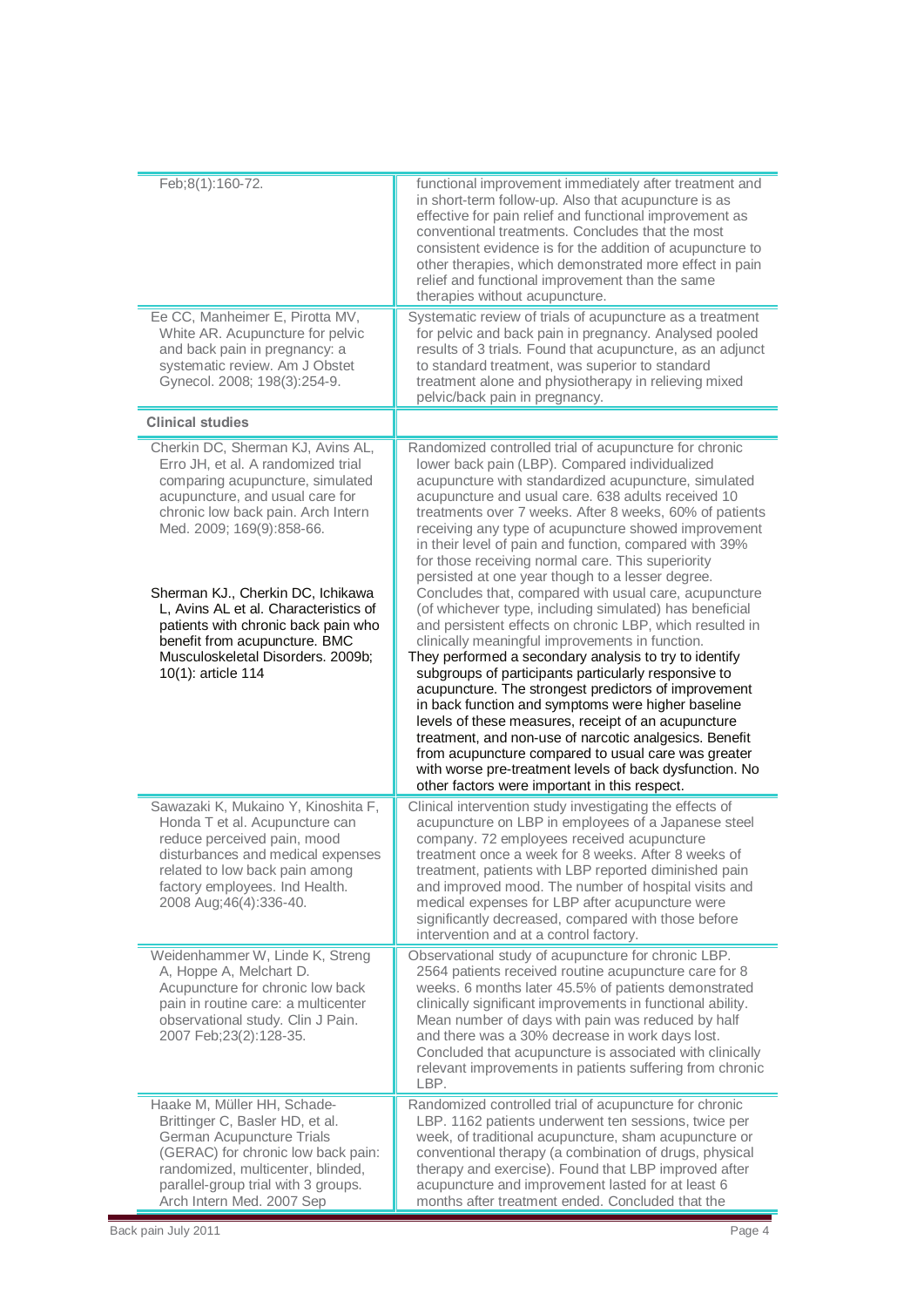| 24;167(17):1892-8.                                                                                                                                                                                                                                                                                                                                                                                                                                                  | effectiveness of any type of acupuncture was almost<br>twice that of conventional therapy.                                                                                                                                                                                                                                                                                                                                                                                                                                                                                                                                                                                                                                                                                        |
|---------------------------------------------------------------------------------------------------------------------------------------------------------------------------------------------------------------------------------------------------------------------------------------------------------------------------------------------------------------------------------------------------------------------------------------------------------------------|-----------------------------------------------------------------------------------------------------------------------------------------------------------------------------------------------------------------------------------------------------------------------------------------------------------------------------------------------------------------------------------------------------------------------------------------------------------------------------------------------------------------------------------------------------------------------------------------------------------------------------------------------------------------------------------------------------------------------------------------------------------------------------------|
| Witt CM, Jena S, Selim D, Brinkhaus<br>B et al. Pragmatic randomized trial<br>evaluating the clinical and<br>economic effectiveness of<br>acupuncture for chronic low back<br>pain. Am J Epidemiol. 2006 Sep<br>1;164(5):487-96.                                                                                                                                                                                                                                    | Pragmatic randomized trial evaluating the clinical and<br>economic effectiveness of acupuncture for chronic LBP.<br>11,630 patients with chronic low back pain were<br>allocated to an acupuncture group or a no-acupuncture<br>control group. All patients were also allowed to receive<br>routine medical care. At 3 months, back function<br>improved significantly in the acupuncture group<br>compared with controls. Concluded that acupuncture<br>plus routine care was associated with marked clinical<br>improvements and was cost-effective.                                                                                                                                                                                                                            |
| Thomas KJ, MacPherson H, Thorpe<br>L, Brazier J et al. Randomised<br>controlled trial of a short course of<br>traditional acupuncture compared<br>with usual care for persistent non-<br>specific low back pain. BMJ. 2006<br>Sep 23;333(7569):623.<br>Ratcliffe J, Thomas KJ, MacPherson<br>H, Brazier J. A randomised<br>controlled trial of acupuncture care<br>for persistent low back pain: cost<br>effectiveness analysis, BMJ. 2006<br>Sep 23;333(7569):626. | Pragmatic, open, randomized controlled trial and cost<br>effectiveness study of acupuncture for chronic LBP. 241<br>adults were randomised to up to 10 sessions of<br>individualised acupuncture or usual care. Found that<br>referral to a qualified traditional acupuncturist was safe<br>and acceptable to patients with LBP. Acupuncture<br>showed a more beneficial effect than usual care on<br>patients with LBP over the 12-24 month trial period, with<br>patients reporting lower pain levels and reduced use of<br>pain killers. Although the initial cost was more expensive<br>compared with usual NHS care, acupuncture was a<br>more cost-effective treatment in the longer term, as it<br>provided more health benefits in terms of patientsq<br>quality of life. |
| Brinkhaus B, Witt CM, Jena S, Linde<br>K et al. Acupuncture in patients with<br>chronic low back pain: a<br>randomized controlled trial. Arch<br>Intern Med. 2006 Feb<br>27;166(4):450-7.                                                                                                                                                                                                                                                                           | Randomised controlled trial of acupuncture for chronic<br>LBP. 298 patients were randomized to acupuncture or<br>minimal acupuncture (12 sessions over 8 weeks) or no<br>treatment. Found that any type of acupuncture was<br>more effective in improving pain than no treatment.                                                                                                                                                                                                                                                                                                                                                                                                                                                                                                 |
| <b>Physiological studies</b>                                                                                                                                                                                                                                                                                                                                                                                                                                        |                                                                                                                                                                                                                                                                                                                                                                                                                                                                                                                                                                                                                                                                                                                                                                                   |
| Komori M, Takada K, Tomizawa Y,<br>Nishiyama K, et al. Microcirculatory<br>responses to acupuncture<br>stimulation and phototherapy.<br>Anesth Analg. 2009<br>Feb;108(2):635-40.                                                                                                                                                                                                                                                                                    | Experimental study on rabbits. Acupuncture stimulation<br>was directly observed to increase diameter and blood<br>flow velocity of peripheral arterioles, enhancing local<br>microcirculation.                                                                                                                                                                                                                                                                                                                                                                                                                                                                                                                                                                                    |
| Zhao ZQ. Neural mechanism<br>underlying acupuncture analgesia.<br>Prog Neurobiol. 2008<br>Aug;85(4):355-75.                                                                                                                                                                                                                                                                                                                                                         | Review article. Discusses the various peripheral and<br>central nervous system components of acupuncture<br>anaesthesia in detail.                                                                                                                                                                                                                                                                                                                                                                                                                                                                                                                                                                                                                                                |
| Kim HW, Uh DK, Yoon SY, Roh DH<br>et al. Low-frequency<br>electroacupuncture suppresses<br>carrageenan-induced paw<br>inflammation in mice via<br>sympathetic post-ganglionic<br>neurons, while high-frequency EA<br>suppression is mediated by the<br>sympathoadrenal medullary axis.<br>Brain Res Bull. 2008 Mar<br>28;75(5):698-705.                                                                                                                             | Experimental study on rats. Results suggest that<br>suppressive effects of low frequency electroacupuncture<br>on carrageenan-induced paw inflammation are<br>mediated by sympathetic post-ganglionic neurons, while<br>suppressive effects of high frequency<br>electroacupuncture are mediated by the sympatho-<br>adrenal medullary axis.                                                                                                                                                                                                                                                                                                                                                                                                                                      |
| Kavoussi B, Ross BE. The<br>neuroimmune basis of anti-<br>inflammatory acupuncture. Integr<br>Cancer Ther. 2007 Sep;6(3):251-7.                                                                                                                                                                                                                                                                                                                                     | Review article. Suggests that anti-inflammatory actions of<br>traditional and electro-acupuncture are mediated by<br>efferent vagus nerve activation and inflammatory<br>macrophage deactivation.                                                                                                                                                                                                                                                                                                                                                                                                                                                                                                                                                                                 |